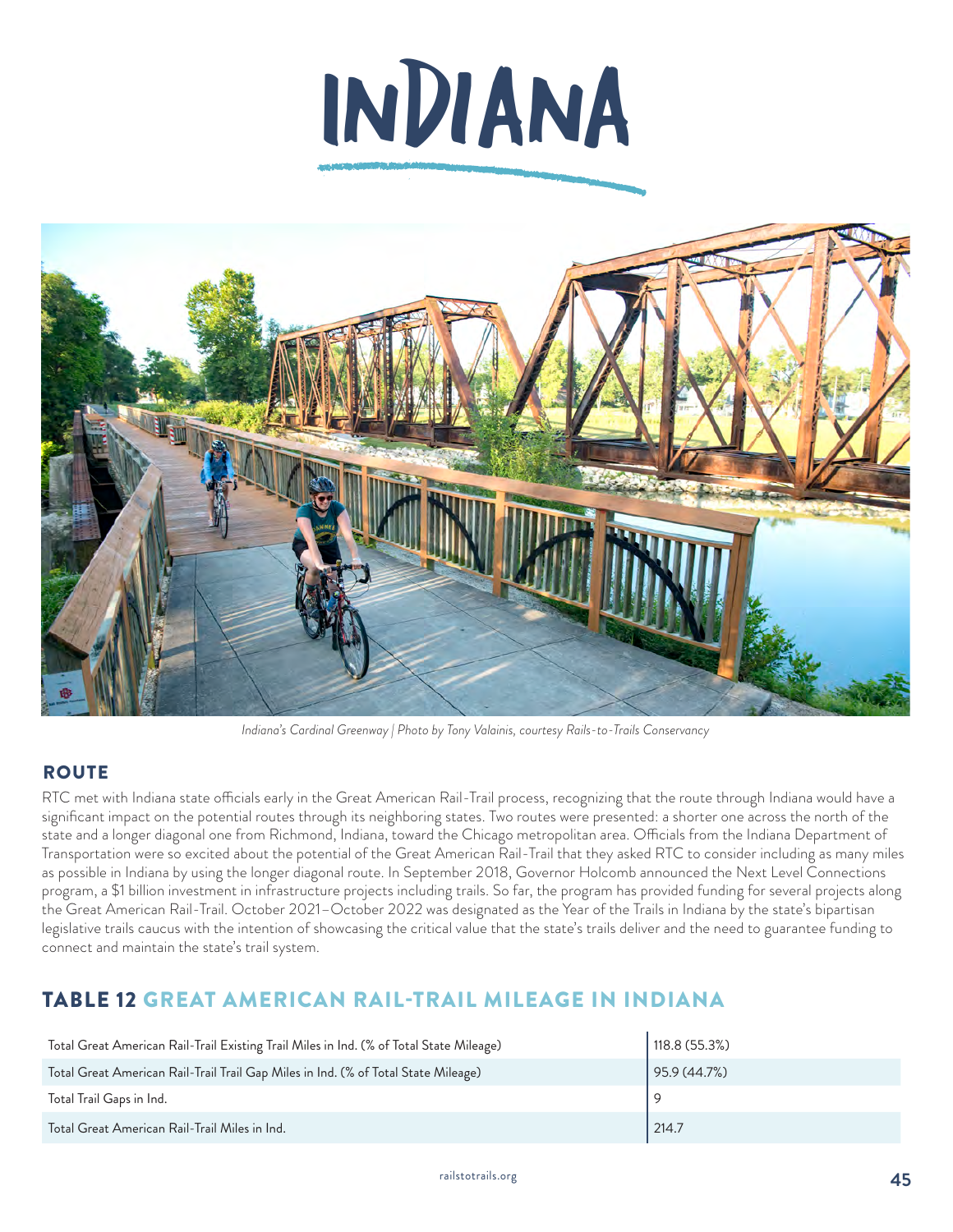# TABLE 13 GREAT AMERICAN RAIL-TRAIL ROUTE THROUGH INDIANA

| <b>Existing Trail or Trail Gap Name</b>                                                       | Length in Ind. Along Great American Rail-Trail (in Miles) |
|-----------------------------------------------------------------------------------------------|-----------------------------------------------------------|
| TRAIL GAP 16 - Ohio-Ind. State Line to Richmond                                               | 5.0                                                       |
| Cardinal Greenway (Richmond to Gaston)                                                        | 50.5                                                      |
| TRAIL GAP 17 - Cardinal Greenway Extension (Gaston to Gas City)                               | 15.1                                                      |
| Cardinal Greenway (Gas City to Sweetser)                                                      | 10.4                                                      |
| Sweetser Switch Trail                                                                         | 4.0                                                       |
| Converse Junction Trail                                                                       | 2.6                                                       |
| TRAIL GAP 18 - Converse to Bunker Hill                                                        | 13.1                                                      |
| Nickel Plate Trail (Bunker Hill to Peru)                                                      | 6.6                                                       |
| TRAIL GAP 19 - Nickel Plate Trail Extension (Peru)                                            | 2.6                                                       |
| Nickel Plate Trail (Peru to Rochester)                                                        | 21.3                                                      |
| TRAIL GAP 20 - Rochester to Monterey                                                          | 16.5                                                      |
| Monterey Erie Trail                                                                           | 0.6                                                       |
| TRAIL GAP 21 - Monterey to Bass Station                                                       | 4.2                                                       |
| Erie Trail                                                                                    | 11.1                                                      |
| TRAIL GAP 22 - North Judson to Hebron                                                         | 25.2                                                      |
| TRAIL GAP 23a - Veterans Memorial Trail Extension (Hebron)                                    | 1.5                                                       |
| Veterans Memorial Trail (Hebron)                                                              | 0.9                                                       |
| TRAIL GAP 23b - Veterans Memorial Trail Extension (Porter-Lake County Line to Crown Point)    | 8.5                                                       |
| Veterans Memorial Trail (Crown Point)                                                         | 0.6                                                       |
| TRAIL GAP 23b - Veterans Memorial Trail Extension (Porter-Lake County Line to Crown<br>Point) | 0.7                                                       |
| Veterans Memorial Trail (Crown Point)                                                         | 0.3                                                       |
| TRAIL GAP 23c - Veterans Memorial Trail Extension (Crown Point)                               | 0.2                                                       |
| Erie Lackawanna Trail                                                                         | 1.2                                                       |
| TRAIL GAP 24 - Erie Lackawanna Trail to Pennsy Greenway                                       | 3.3                                                       |
| Pennsy Greenway (Schererville to Ind.-III. State Line)                                        | 8.7                                                       |
| TRAIL GAP 25 - Pennsy Greenway Extension (Schererville to Munster) COMPLETED                  |                                                           |
| TRAIL GAP 26 - Pennsy Greenway Extension (Munster) COMPLETED                                  |                                                           |
| <b>Total Miles</b>                                                                            | 214.7                                                     |
| <b>Existing Trail Miles</b>                                                                   | 118.8                                                     |
| Trail Gap Miles                                                                               | 95.9                                                      |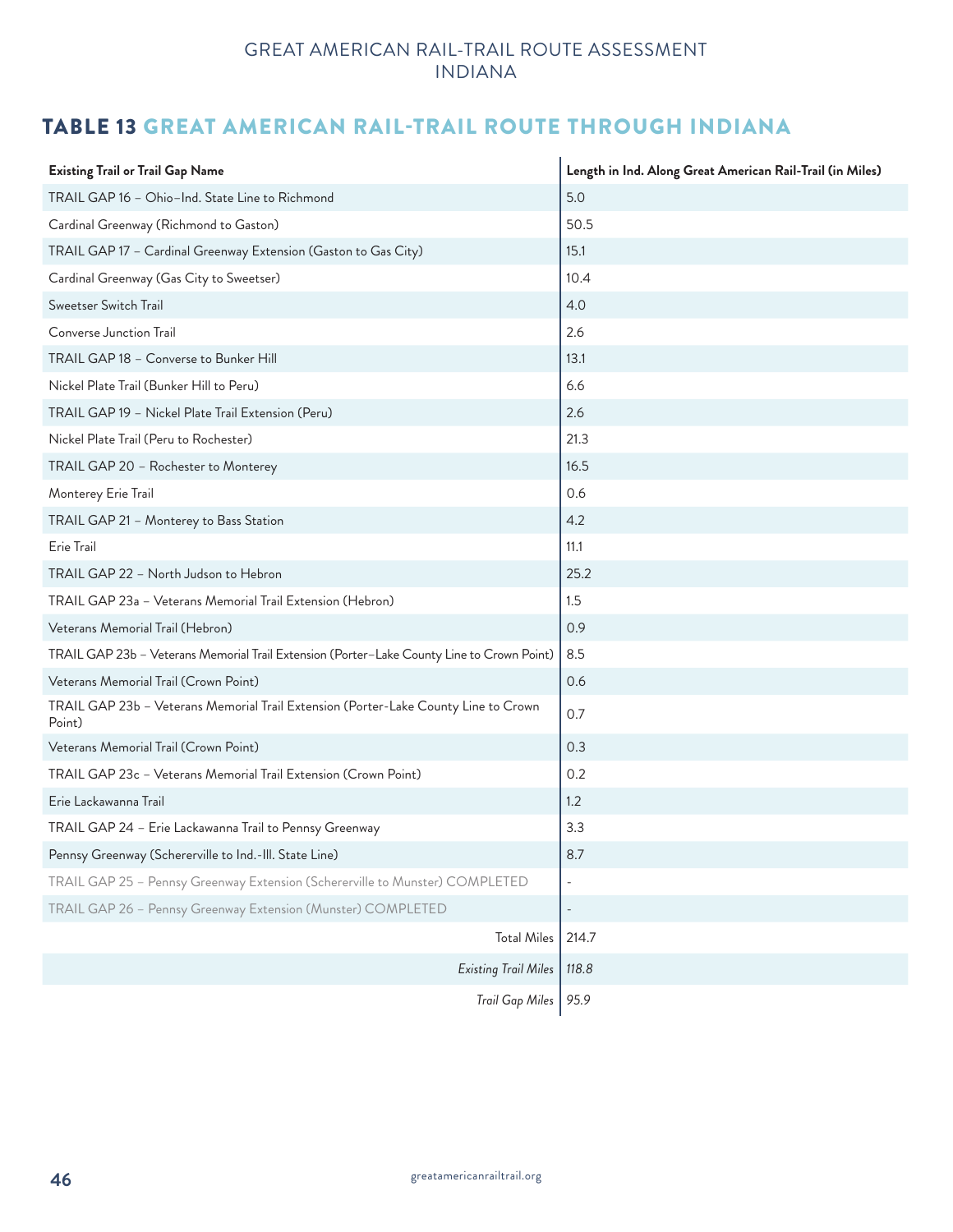# GREAT AMERICAN RAIL-TRAIL ROUTE ASSESSMENT 2022 MAP 6: INDIANA

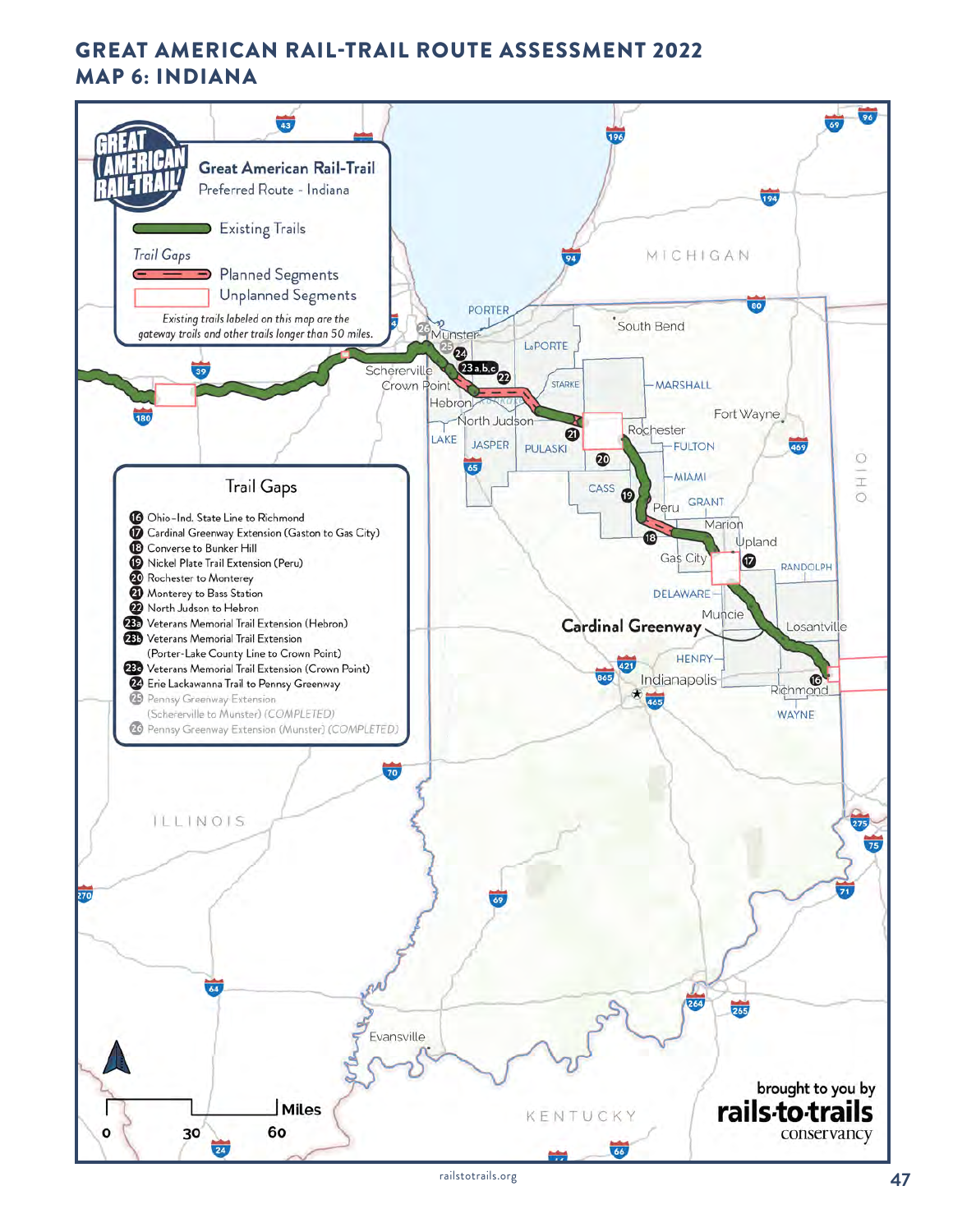#### TRAIL GAP 16 – OHIO–INDIANA STATE LINE TO RICHMOND

Picking up from Trail Gap 15 at the Ohio–Indiana border, Trail Gap 16 encompasses the 5 miles from the state line to Richmond in Wayne County, Indiana. The city of Richmond's 2015 Bicycle and Pedestrian Master Plan illustrates a proposed greenway connecting Richmond to the Ohio border. The proposed greenway parallels the East Fork Whitewater River and connects to downtown Richmond through an unnamed existing trail.

An important east-west connection to the adjacent county land and eventually to the state of Ohio is a proposed greenway along the East Fork of the White River. Although only a small portion of the greenway lies within the city limits, constructing this portion of the greenway could provide the catalyst needed to spur construction of the greenway to the state line. Building the greenway in this eastern direction will also provide connections to both Glen Miller Park and Hayes Arboretum on a more scenic route than what you would find along U.S. 40.

# CARDINAL GREENWAY

| Total Length (in Miles)                                               | 62.0                                  |
|-----------------------------------------------------------------------|---------------------------------------|
| Total Length Along Great<br>American Rail-Trail in Ind.<br>(in Miles) | 60.9                                  |
| Trail Type                                                            | Rail-trail                            |
| Surface Type                                                          | Asphalt                               |
| Trail Manager                                                         | Cardinal Greenways                    |
| Website                                                               | cardinalgreenways.org                 |
| TrailLink Map                                                         | traillink.com/trail/cardinal-greenway |

The Cardinal Greenway, the longest rail-trail in Indiana, stretches almost 62 miles along a former CSX Transportation railroad corridor. The Cardinal Greenway was the 2018 inductee into RTC's Rail-Trail Hall of Fame. The trail is named after the Cardinal, a passenger train that once ran the length of the greenway. The Cardinal Greenway will host the Great American Rail-Trail from its southernmost endpoint in Richmond to Marion, just east of the greenway's northernmost endpoint in Sweetser. The Cardinal Greenway has been championed by Cardinal Greenways, a nonprofit that aims to extend the Cardinal Greenway throughout eastern Indiana.

The Cardinal Greenway is currently divided into two segments of existing trail with one gap between them:

**Segment 1** – 50.5 miles of trail between Richmond and Gaston.

**Segment 2** – 10.4 miles of trail between Gas City and Sweetser.

The gap between the two segments of the Cardinal Greenway is discussed in Trail Gap 17, below.

A restoration plan for the Cardinal Greenway was developed in 2019 to keep the trail in excellent shape through 2040. The full cost of trail maintenance in this plan was estimated at \$20 million.

### TRAIL GAP 17 – CARDINAL GREENWAY EXTENSION (GASTON TO GAS CITY)

An approximately 15.1-mile gap in the Cardinal Greenway currently exists between Gaston and Gas City due to private landowners acquiring the former rail corridor. The trail gap begins in Gaston and follows various county roads to reach Gas City. Cardinal Greenways expects to submit a grant application during the third round of Indiana's Next Level Trails program for funding to acquire and construct 4 miles of trail within Trail Gap 17.

There is an active CSX Transportation corridor heading west from Upland to Jonesboro that could be helpful in bridging some of Trail Gap 17. Exploring trails along local county roads could also help fill the gap. Further exploration is needed to determine the best way to fill Trail Gap 17.

# SWEETSER SWITCH TRAIL

| Total Length (in Miles)                                               | 4.0                                       |
|-----------------------------------------------------------------------|-------------------------------------------|
| Total Length Along Great<br>American Rail-Trail in Ind.<br>(in Miles) | 4.0                                       |
| Trail Type                                                            | $\label{eq:real}$ Rail-trail              |
| Surface Type                                                          | Asphalt                                   |
| Trail Manager                                                         | Cardinal Greenways, Town of Sweetser      |
| Website                                                               | sweetserin.us/community-park              |
| TrailLink Map                                                         | traillink.com/trail/sweetser-switch-trail |

The 4-mile Sweetser Switch Trail is an important regional connector that follows the original corridor of the Pittsburgh, Cincinnati, Chicago and St. Louis Railroad. The paved rail-trail connects to the Cardinal Greenway at North 400 West in Sweetser and joins the 2.6-mile Converse Junction Trail in Converse, making the Sweetser Switch Trail a key piece of north-central Indiana's trail system.

The residents of Sweetser have championed this trail throughout the years. When residents explored the possibility of turning the right-ofway into a trail, they first had to create a park board because the small town did not have a parks and recreation department. Residents chipped in with donations and volunteer labor to complete the path's first mile.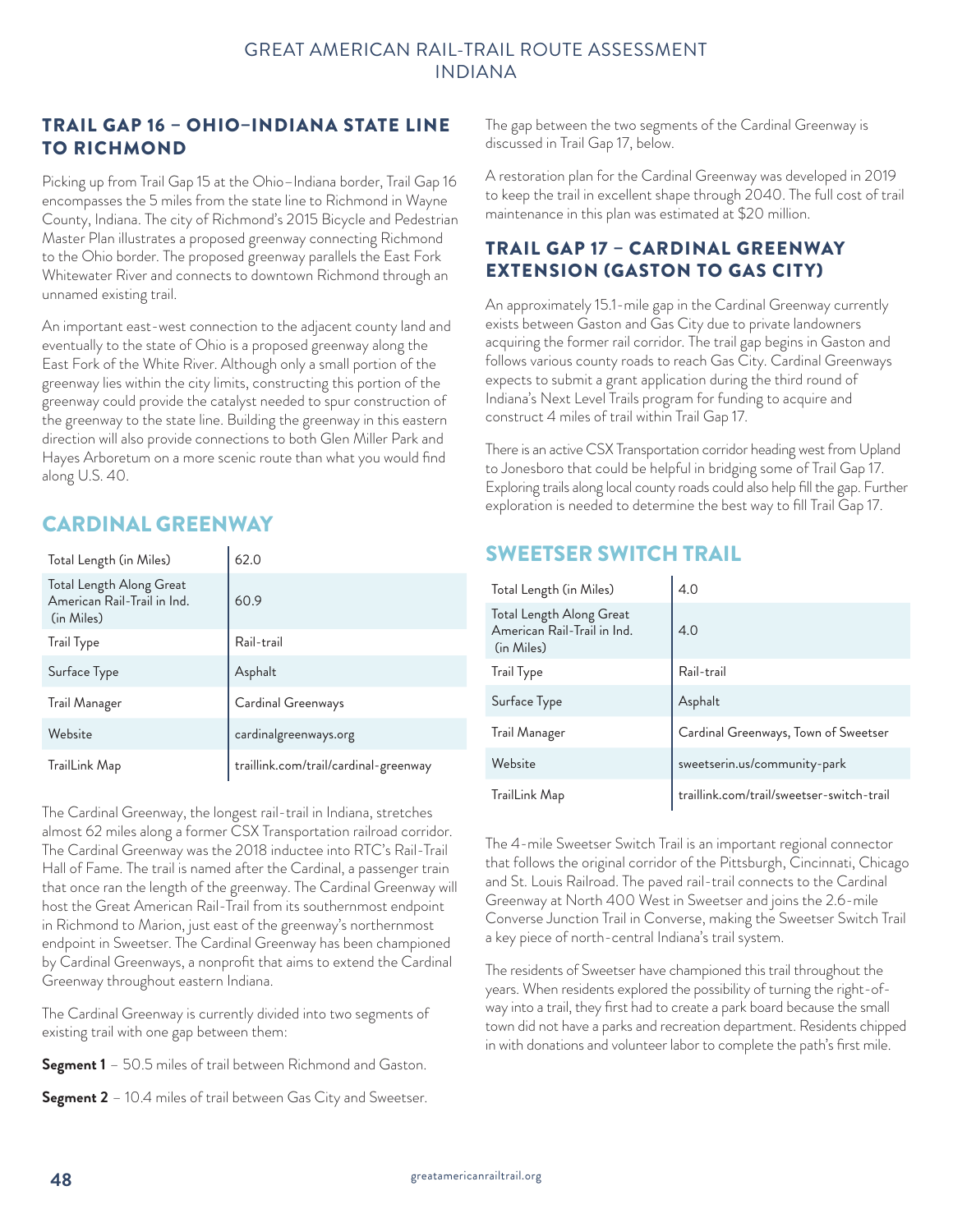# CONVERSE JUNCTION TRAIL

| Total Length (in Miles)                                               | 2.6                                                       |
|-----------------------------------------------------------------------|-----------------------------------------------------------|
| Total Length Along Great<br>American Rail-Trail in Ind.<br>(in Miles) | 2.6                                                       |
| <b>Trail Type</b>                                                     | Rail-trail                                                |
| Surface Type                                                          | Asphalt                                                   |
| Trail Manager                                                         | Town of Converse                                          |
| Website                                                               | facebook.com/converse-junction-<br>trail-1442126726034826 |
| TrailLink Map                                                         | traillink.com/trail/converse-junction-trail               |

The Converse Junction Trail provides around 2.6 miles of smooth asphalt along a former Penn Central Transportation Company line, linking the small Indiana communities of Mier and Converse. The Mier trailhead is located on North 800 West 27, from which point the Sweetser Switch Trail extends eastward. The Converse Junction Trail travels northwest across Pipe and Taylor creeks to reach downtown Converse. The trail ends at County Road 1000 West, which also serves as the western border of Marion County.

## TRAIL GAP 18 – CONVERSE TO BUNKER HILL

Nickel Plate Trail Inc. is working to fill the 13.1-mile trail gap between the western terminus of the Converse Junction Trail in Converse and the town of Bunker Hill, near the southern end of the Nickel Plate Trail.

Three-fourths of the trail gap land has been acquired and two grants have been secured. To complete the connection, Nickel Plate Trail Inc. applied for funding from the Next Level Trails program in late 2021. If approved, these funds, with the two secured grants, can be used to fill the gap from Converse to Bunker Hill.

# NICKEL PLATE TRAIL

| Total Length (in Miles)                                               | 36.9                                   |
|-----------------------------------------------------------------------|----------------------------------------|
| Total Length Along Great<br>American Rail-Trail in Ind.<br>(in Miles) | 27.9                                   |
| Trail Type                                                            | Rail-trail                             |
| Surface Type                                                          | Asphalt                                |
| Trail Manager                                                         | Nickel Plate Trail Inc.                |
| Website                                                               | nickelplatetrail.org                   |
| TrailLink Map                                                         | traillink.com/trail/nickel-plate-trail |

The Nickel Plate Trail is currently divided into two segments of existing trail with one gap between them:

**Segment 1** – About 15.6 miles of trail from Kokomo to Peru.

**Segment 2** – About 21.3 miles of trail from Peru to Rochester.

The Nickel Plate Trail will host the Great American Rail-Trail, using 6.6 miles of Segment 1 (from Bunker Hill to Peru) and all of Segment 2 to travel between Bunker Hill and Rochester. The gap in the Nickel Plate Trail is discussed in Trail Gap 19, below.

### TRAIL GAP 19 – NICKEL PLATE TRAIL EXTENSION (PERU)

The 2.6-mile trail gap in Peru utilizes an interim on-road connector. The interim connector heads east into downtown Peru before connecting back to Segment 2 of the Nickel Plate Trail. Nickel Plate Trail Inc. is leading efforts to bridge this gap with off-road trail and is looking for funding to do so.

### TRAIL GAP 20 – ROCHESTER TO MONTEREY

Nickel Plate Trail Inc. is actively working to connect the Nickel Plate Trail to downtown Rochester by extending the trail from its current terminus just south of Rochester to Rochester's city center.

The remaining 16.5-mile gap from downtown Rochester west to Monterey has not been discussed in depth. There is an abandoned rail corridor that begins north of Rochester and travels south of Leiters Ford that could form a potential route. More research needs to be done to develop a viable gap-filling strategy for Trail Gap 20.

## MONTEREY ERIE TRAIL

The 0.6-mile Monterey Erie Trail occupies the same railbanked corridor as the Erie Trail (described below) to its west, and the two rail-trails are planned to be linked in the future. The towns of Monterey and North Judson once saw frequent freight service between the two communities, first by the Erie Lackawanna Railway and, later, by the Erie Western Railway, Tippecanoe Railroad and JK Lines. The 16-mile corridor was put up for abandonment in 2003, and the Hoosier Valley Railroad Museum stepped in to preserve the corridor for public use.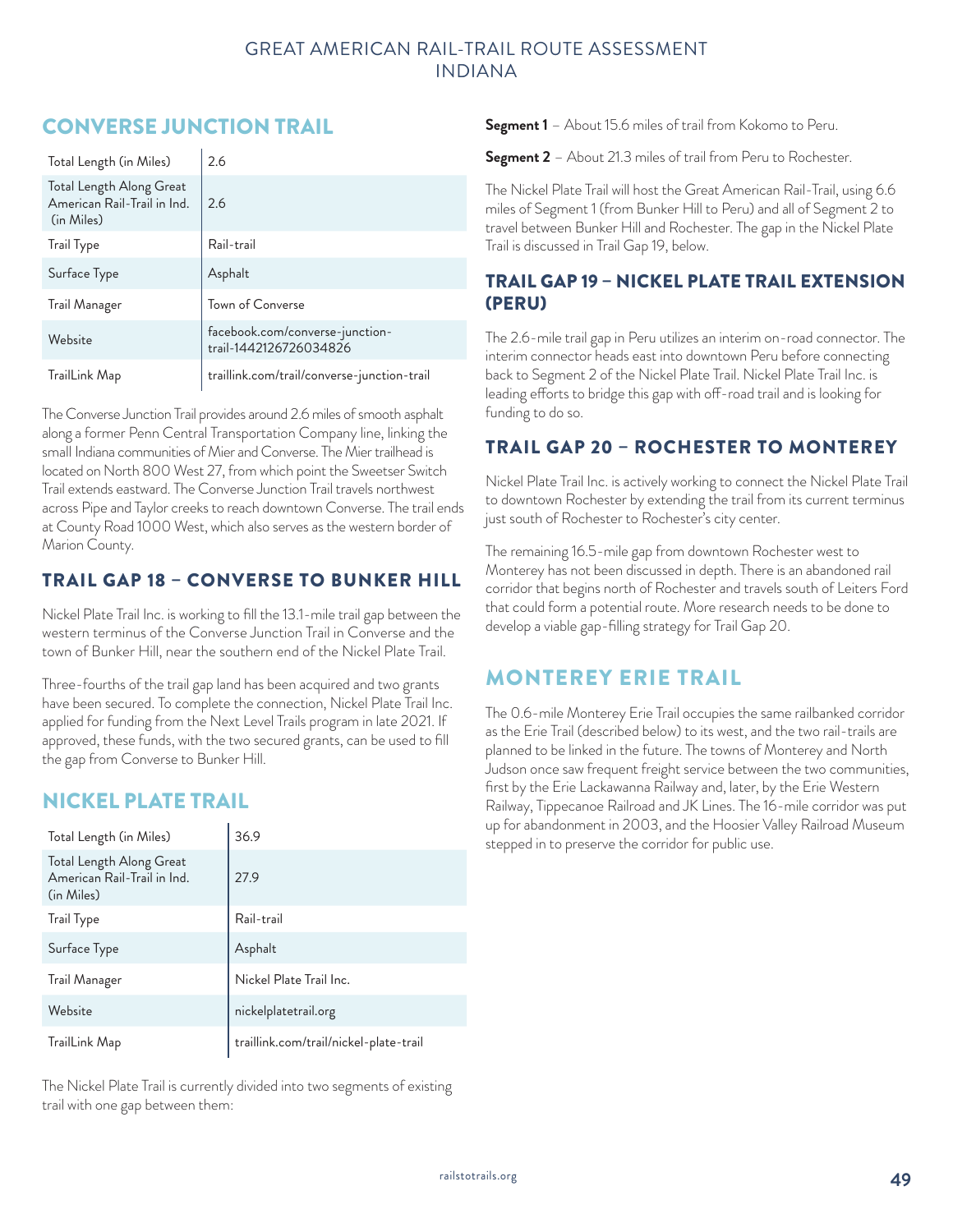### TRAIL GAP 21 – MONTEREY TO BASS STATION

There is an approximately 4.2-mile gap between the western terminus of the Monterey Erie Trail in Monterey and the eastern terminus of the Erie Trail in the town of Ora. The Prairie Trails Club Inc., a volunteer group that oversees the Erie Trail, mentioned filling the gap in its 2016 Future Vision Phase Plan.

## ERIE TRAIL

| Total Length (in Miles)                                               | 11.1                                                            |
|-----------------------------------------------------------------------|-----------------------------------------------------------------|
| Total Length Along Great<br>American Rail-Trail in Ind.<br>(in Miles) | 11.1                                                            |
| Trail Type                                                            | Rail-trail                                                      |
| Surface Type                                                          | Asphalt                                                         |
| Trail Manager                                                         | Hoosier Valley Railroad Museum, The Prairie<br>Trails Club Inc. |
| Website                                                               | hoosiervalley.org/visit/trail                                   |
| TrailLink Map                                                         | traillink.com/trail/north-judson-erie-trail                     |

The 11-mile Erie Trail occupies the railbanked right-of-way of the former JK Line Railroad. In May 2019, the Prairie Trails Club Inc. was awarded an Indiana Department of Natural Resources Next Level Trails program grant from the first round of applications to construct 2.1 miles of trail beginning at the eastern terminus of the Erie Trail at U.S. 35 in Bass Station and stretching toward Ora. The group completed this extension in 2021.

## TRAIL GAP 22 – NORTH JUDSON TO HEBRON

There are two known options to connect the 25.2 miles from the western endpoint of the Erie Trail in North Judson northwest to the town of Hebron.

**Option 1** – The first option is to develop a trail along the Kankakee River. While this potential route is not mentioned in any formal plans, discussions with the Northwestern Indiana Regional Planning Commission indicate that a trail connection along the banks of the Kankakee River is viable in the long term and would offer trail users a scenic ride through northwest Indiana.

**Option 2** – The second option is to develop a trail along an abandoned rail corridor connecting northwest from North Judson to La Crosse, Indiana, then west to Hebron. This option is discussed in several local and regional plans, including LaPorte County's 2008 Countywide Land Development Plan. As part of an effort to extend the Erie Trail, the North Judson Redevelopment Commission selected a buyer for

its short-line railroad that will provide an easement for a trail along the Starke County portion of the right-of-way as well as support the continuation of the Hoosier Valley Railroad Museum.

More research needs to be completed to identify the best option for connecting North Judson and Hebron via trail.

### TRAIL GAP 23a – VETERANS MEMORIAL TRAIL EXTENSION (HEBRON)

The Veterans Memorial Trail is currently under development in northwest Indiana. The trail will begin in Hebron just west of Cobb Creek and will travel 1.5 miles through Hebron until reaching its first open section.

## VETERANS MEMORIAL TRAIL

| Total Length (in Miles)                                               | 1.8                                                                                                    |
|-----------------------------------------------------------------------|--------------------------------------------------------------------------------------------------------|
| Total Length Along Great<br>American Rail-Trail in Ind.<br>(in Miles) | 1.8                                                                                                    |
| Trail Type                                                            | Rail-trail                                                                                             |
| Surface Type                                                          | Asphalt                                                                                                |
| Trail Manager                                                         | City of Crown Point, Friends of the Veterans<br>Memorial Parkway, Lake County Parks,<br>Town of Hebron |

The Veterans Memorial Trail will connect Hebron to the Erie Lackawanna Trail in Crown Point. The trail is being developed in phases, with acquisition and construction underway. The three open sections of trail encompass:

**Segment 1**: 0.9 mile in Hebron that was completed in 2020, using a grant from Indiana's Next Level Trails program.

**Segment 2**: 0.6 mile in Crown Point.

**Segment 3**: 0.3 mile in Crown Point.

Trail Gap 23b, described below, currently separates Segments 1 and 2 with an 8.5-mile gap, and Segments 2 and 3 with a 0.7-mile gap.

The Veterans Memorial Trail will connect a series of memorials dedicated to those who have served our country in times of war and peace. Currently one memorial—the Lake County Korean Veterans Memorial—has been completed, with two more under development. These include the Lake County World War I & II Veterans and Holocaust Memorial in Crown Point and the Northwest Indiana Middle East Veterans Memorial in Hebron. The connection to the Erie Lackawanna Trail will go through the heart of Crown Point and be adjacent to property slated for a future city hall.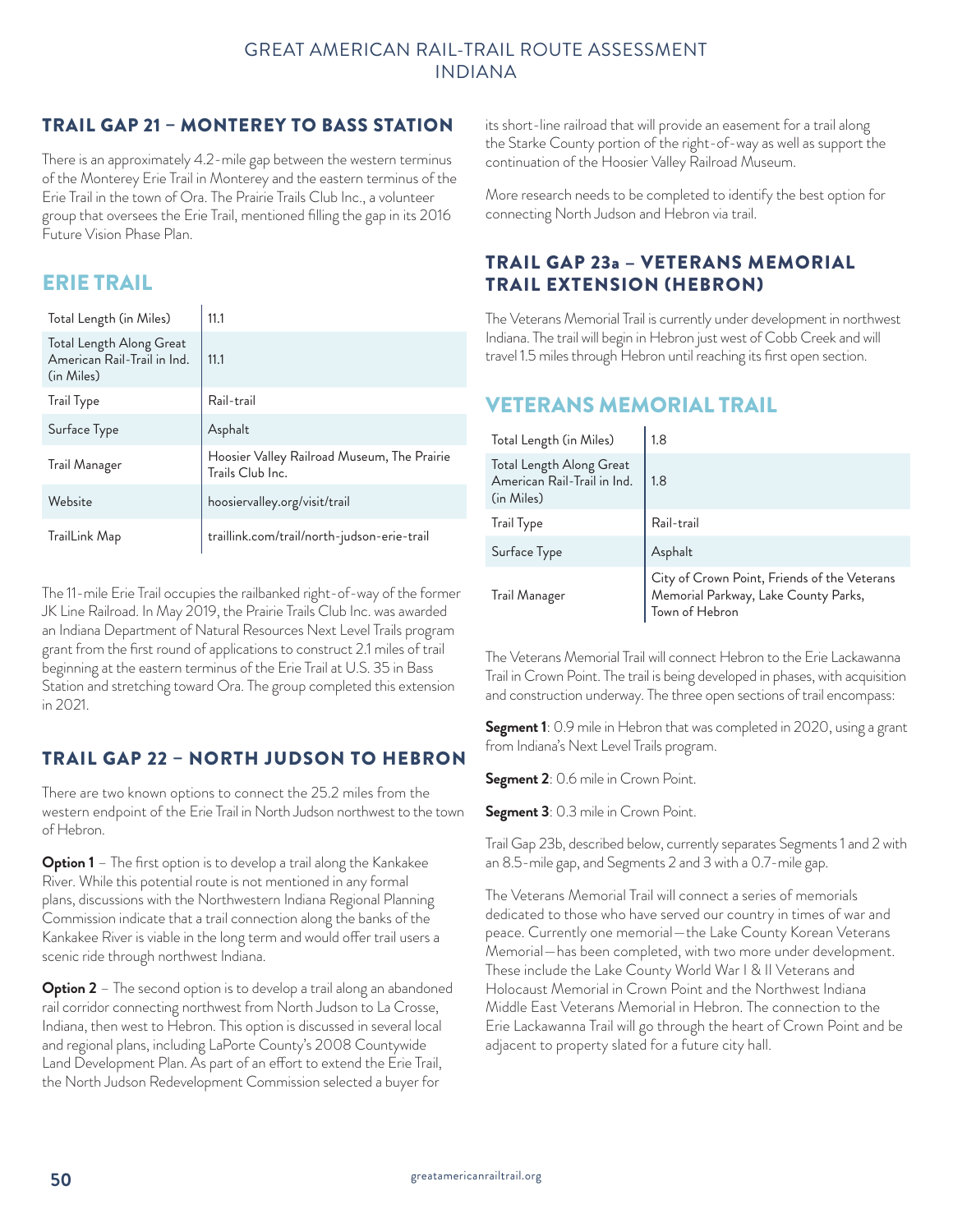### TRAIL GAP 23b – VETERANS MEMORIAL TRAIL EXTENSION (PORTER–LAKE COUNTY LINE TO CROWN POINT)

Plans to fill Trail Gap 23b, the largest gap in the Veterans Memorial Trail at 9.2 miles—are progressing. Traveling west from Hebron to Crown Point, the development of the Veterans Memorial Trail is anticipated to be as follows:

**Porter–Lake County line to Iowa Street:** The section of future trail from the Porter–Lake county line to Iowa Street is in the acquisition stage, with construction planned to begin in 2023. It is anticipated that the trail will be surfaced with asphalt and will include an adjacent equestrian trail.

**Iowa Street to Broadway:** Lake County Parks is actively working to purchase parcels between Iowa Street and Broadway in Crown Point. Right-of-way acquisition was completed in 2020, and construction is planned to begin in 2023.

**Broadway to Summit Street trailhead:** The final section in Crown Point has been purchased. Lake County Parks received the final remaining funding for this section of trail as part of round 2 of the Next Level Trails program. Construction is slated to begin in 2022.

### TRAIL GAP 23c – VETERANS MEMORIAL TRAIL EXTENSION (CROWN POINT)

Following the westernmost endpoint of the existing 0.3 mile of the Veterans Memorial Trail, a 0.2-mile gap begins just before the intersection of East Summit Street and Main Street/state Road 55 in Crown Point. The corridor crosses Summit Street before traveling along the northern side of the road. The gap ends just before North West Street and meets the Erie Lackawanna Trail Summit Street Trailhead.

# ERIE LACKAWANNA TRAIL

| Total Length (in Miles)                                               | 17.7                                                                            |
|-----------------------------------------------------------------------|---------------------------------------------------------------------------------|
| Total Length Along Great<br>American Rail-Trail in Ind.<br>(in Miles) | 1.2                                                                             |
| <b>Trail Type</b>                                                     | Rail-trail                                                                      |
| Surface Type                                                          | Asphalt                                                                         |
| Trail Manager                                                         | City of Hammond, Lake County Parks,<br>Town of Schererville                     |
| Website                                                               | schererville.org/town-government/<br>parks-and-recreation/erie-lackawanna-trail |
| TrailLink Map                                                         | traillink.com/trail/erie-lackawanna-trail                                       |

The Erie Lackawanna Trail travels 17.7 miles between Crown Point and Hammond—two former rail junctions along a route that carried goods and people in and out of Chicago. The paved trail is bordered by green space and crosses wetlands and parks along the way. The Erie Lackawanna Trail will host the Great American Rail-Trail for just over 1 mile in Crown Point, starting from its southern terminus at West Summit and North Court streets and ending at Veterans Lane.

### TRAIL GAP 24 – ERIE LACKAWANNA TRAIL TO PENNSY GREENWAY

Trail Gap 24 is moving forward with the help of two grants through Indiana's Next Level Trails program that will fully close this gap. In May 2019, the program awarded \$2.9 million to complete 2.3 miles of trail between Clark Road and Rohrman Park, including a new trailhead along Clark Road. This extension of the Pennsy Greenway is expected to be completed in 2022. In March 2021, Gov. Holcomb announced funding that will complete the remaining approximately 1 mile of the Pennsy Greenway along Trail Gap 24. That project is slated for construction in 2023.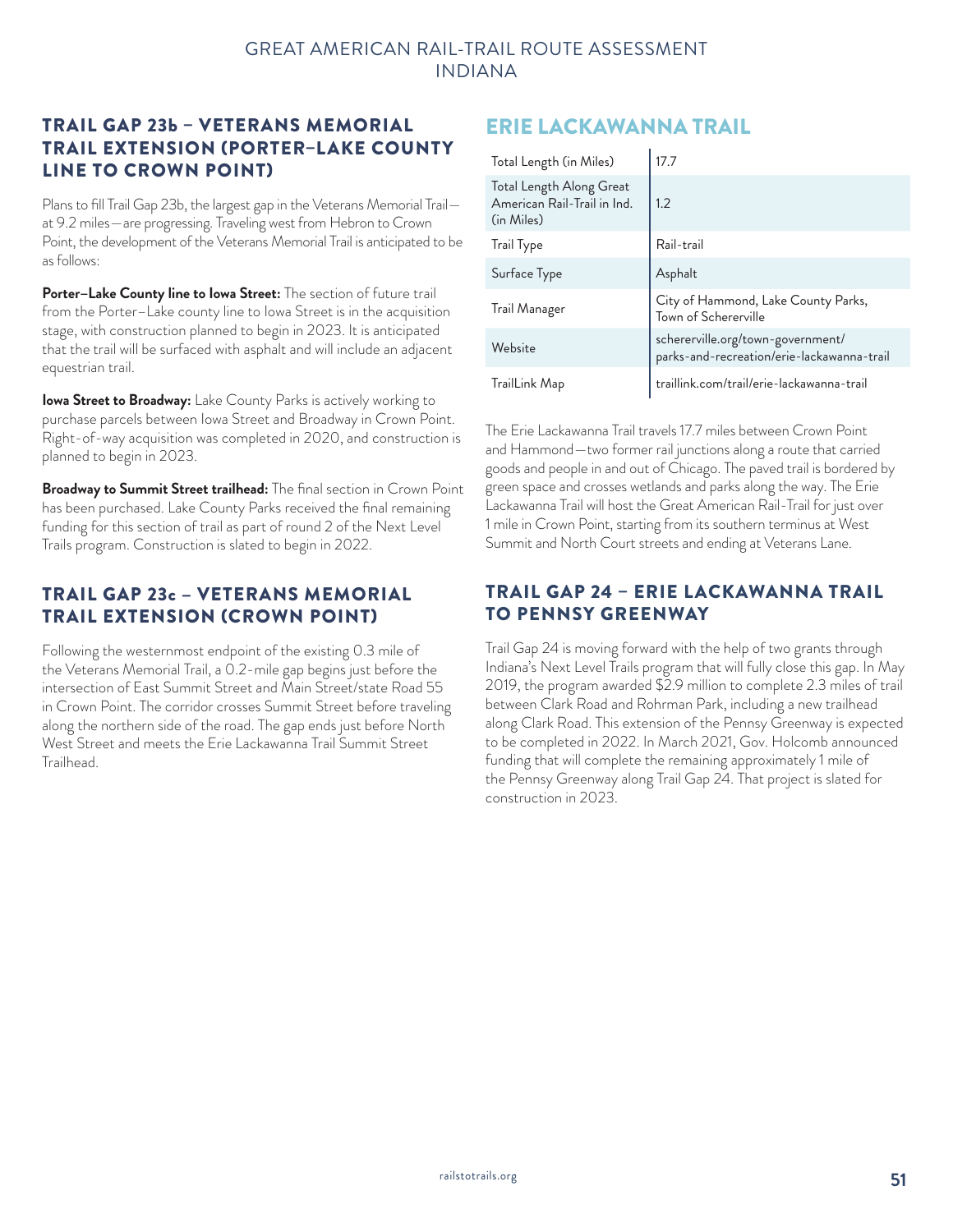

*Wabash Bridge on Indiana's Nickel Plate Trail | Photo by TrailLink user ob*

## PENNSY GREENWAY

| Total Length (in Miles)                                               | 12.5                                                                                                                                                    |
|-----------------------------------------------------------------------|---------------------------------------------------------------------------------------------------------------------------------------------------------|
| Total Length Along Great<br>American Rail-Trail in Ind.<br>(in Miles) | 8.7                                                                                                                                                     |
| <b>Trail Type</b>                                                     | Rail-trail                                                                                                                                              |
| Surface Type                                                          | Asphalt                                                                                                                                                 |
| Trail Manager                                                         | Forest Preserve District of Cook County,<br>Lake County Parks, Northwestern Indiana<br>Regional Planning Commission, Schererville<br>Parks & Recreation |
| Website                                                               | indygreenways.org/pennsy-trail                                                                                                                          |
| TrailLink Map                                                         | traillink.com/trail/pennsy-greenway                                                                                                                     |

The Pennsy Greenway is currently open between Schererville, Indiana, and Calumet City, Illinois. The 12.5-mile paved trail runs along the former Penn Central Transportation Company rail line and is planned to travel a total of 15 miles once complete. The Pennsy Greenway will host the Great American Rail-Trail from Schererville, Indiana, to Lansing, Illinois, totaling 9.2 miles (8.7 of which are in Indiana, and 0.5 of which is in Illinois). An additional 3.4 miles of the Pennsy Greenway between Schererville and Munster were completed in 2020, closing a key gap in the Pennsy Greenway and the Great American Rail-Trail.

#### TRAIL GAP 25 – PENNSY GREENWAY EXTENSION (SCHERERVILLE TO MUNSTER) COMPLETED

Trail Gap 25 (Pennsy Greenway Extension – Schererville to Munster) is now a completed trail segment as part of the Pennsy Greenway.

#### TRAIL GAP 26 – PENNSY GREENWAY EXTENSION (MUNSTER) COMPLETED

Trail Gap 26 (Pennsy Greenway Extension – Munster) is now a completed trail segment as part of the Pennsy Greenway.